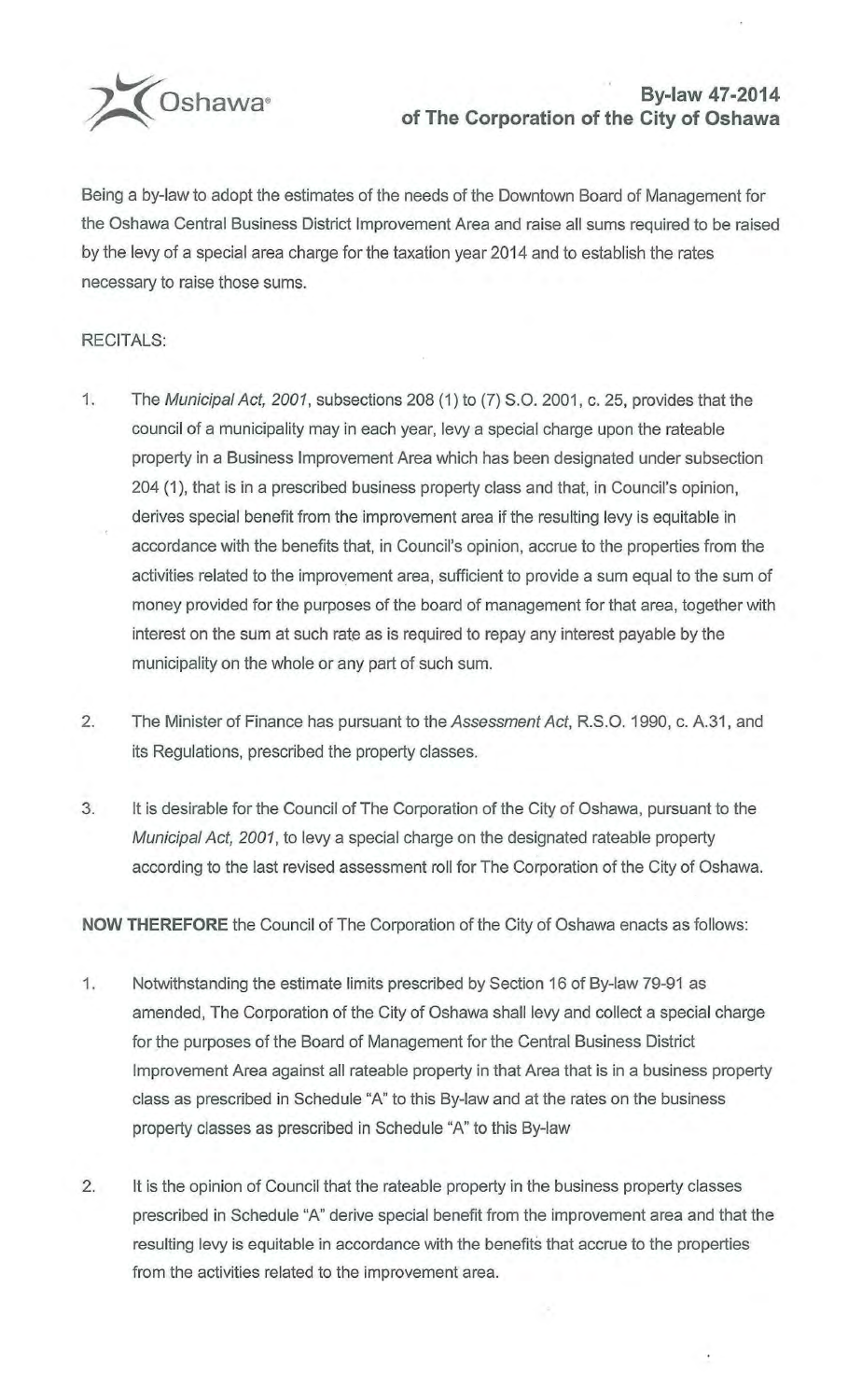- 3. The levy upon the said rateable property shall form a priority lien, and shall be added to the tax roll and form two equal charges payable from the tax instalments due on the dates of July 31st, 2014 and September 26th, 2014.
- 4. If any section or portion of this By-law or of Schedule "A" is found by a court of competent jurisdiction to be invalid, it is the intent of Council for The Corporation of the City of Oshawa that all remaining sections and portions of the By-law and Schedule "A" continue in force and effect.
- 5. This By-law comes into force on the date of its final passing.

By-law approved this twenty-eighth day of April, 2014.

Mayor

City Clerk